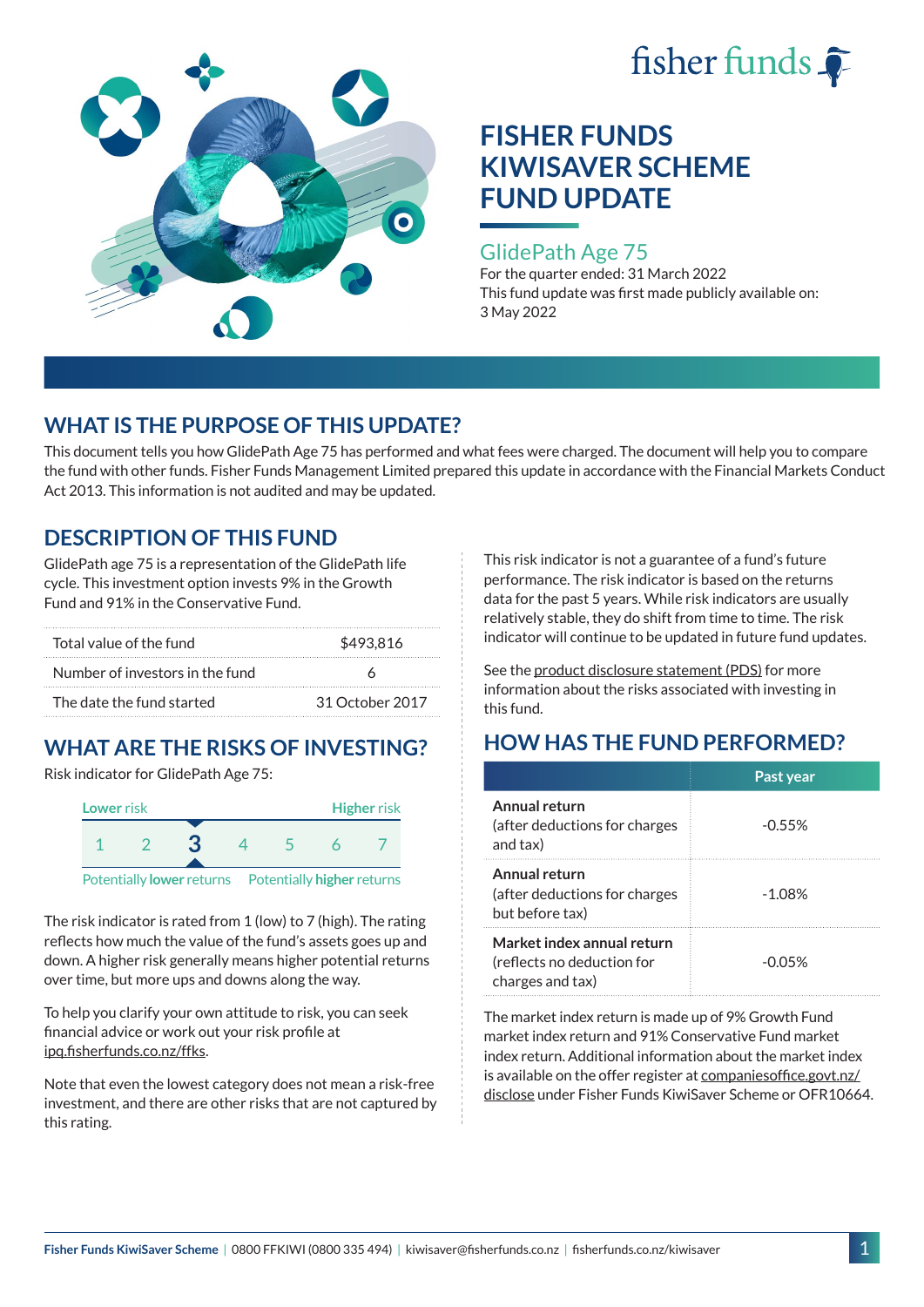## **ANNUAL RETURN GRAPH**



This shows the return after fund charges and tax for each year ending 31 March since the fund started. The last bar shows the average annual return since the fund started, up to 31 March 2022.

**Important:** This does not tell you how the fund will perform in the future.

Returns in this update are after tax at the highest prescribed investor rate (PIR) of tax for an individual New Zealand resident. Your tax may be lower. The market index return reflects no deduction for charges and tax.

### **WHAT FEES ARE INVESTORS CHARGED?**

Investors in GlidePath Age 75 are charged fund charges that include GST. In the year to 31 March 2021 these were:

|                                                       | % of net asset value   |
|-------------------------------------------------------|------------------------|
| <b>Total fund charges</b>                             | 1.07%                  |
| Which are made up of:                                 |                        |
| <b>Total management and</b><br>administration charges | 0.94%                  |
| Inding:                                               |                        |
| Manager's basic fee                                   | 0.86%                  |
| Other management and<br>administration charges        | 0.08%                  |
| Total performance-based fees <sup>1</sup>             | 0.13%                  |
| Other charges:                                        | \$ amount per investor |
| Annual account fee                                    | 23.40                  |

\* From 31 March 2022, investors are no longer charged an account fee.

There is no extra charge for GlidePath. The annual fund charges for the underlying fund(s) apply.

Small differences in fees and charges can have a big impact on your investment over the long term.

### **EXAMPLE OF HOW THIS APPLIES TO AN INVESTOR**

Sarah had \$10,000 in the fund at the start of the year and did not make any further contributions. At the end of the year, Sarah incurred a loss after fund charges were deducted of -\$55 (that is -0.55% of her initial \$10,000). Sarah also paid \$23.40 in other charges. This gives Sarah a total loss after tax of -\$78.40 for the year.

# **WHAT DOES THE FUND INVEST IN?**

#### **Actual investment mix**

This shows the types of assets that the fund invests in.



\* Other – refers to an investment in a portfolio of listed property and listed infrastructure assets.

### **Target investment mix**

This shows the mix of assets that the fund generally intends to invest in.



\* Other – refers to an investment in a portfolio of listed property and listed infrastructure assets.